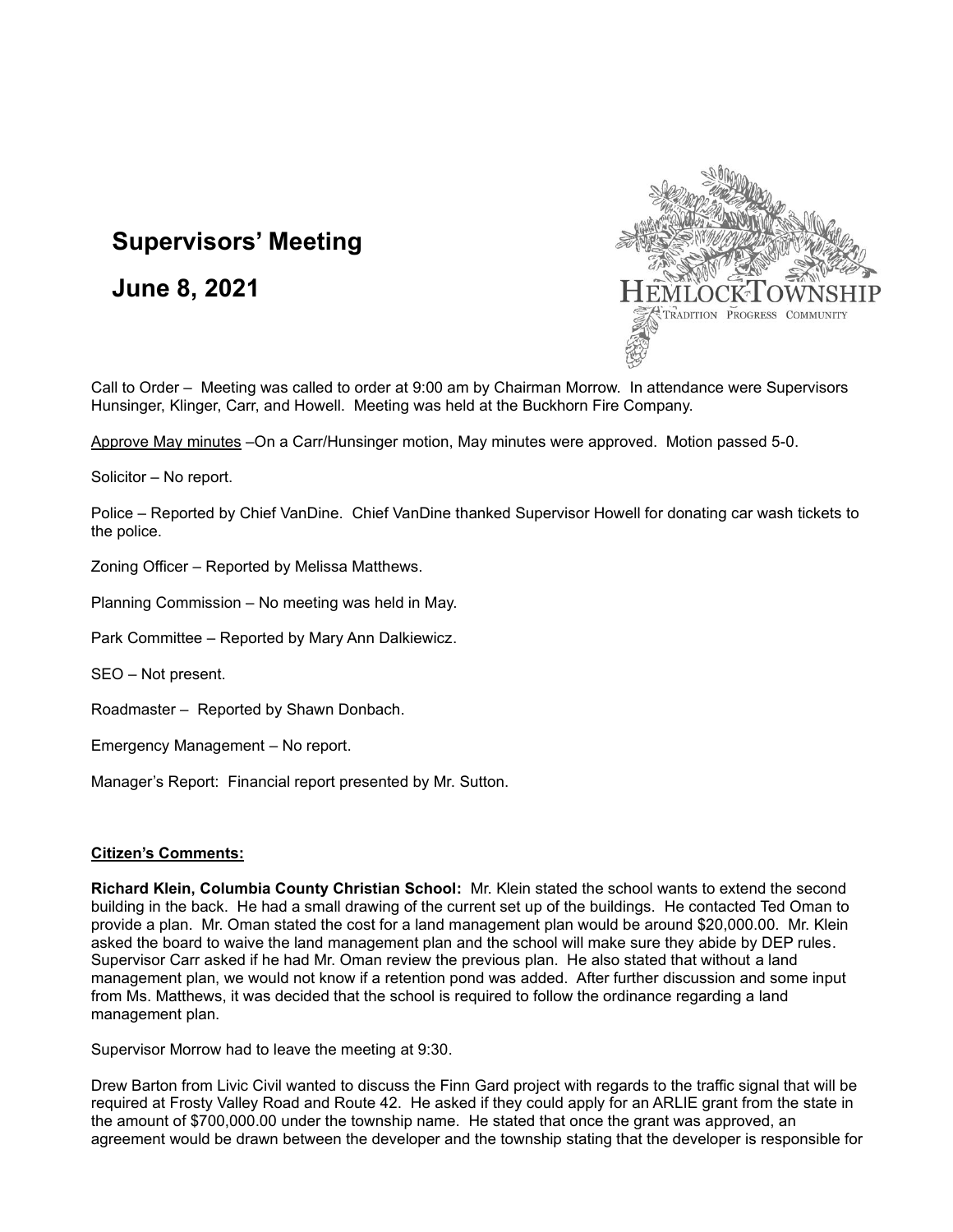the signal. Mr. Barton will work with Mr. Sutton regarding the grant application. Solicitor Lewis asked what security we will have with Finn Gard to guarantee we will not be responsible financially for the signal. Mr. Barton stated that once the plans are presented and the grant application is approved, developer will have an agreement with the township. On a Howell/Hunsinger motion, permission was given for the application to be processed. Motion passed 4-0.

# **Old Business:**

**1. Integrity Land Inc./Sunland – Civil Action** – Mr. Sutton informed the board that Attorney Jack Mihalik has filed a civil action for money that is owed to Hemlock Township by Integrity Land Inc. He will keep the board updated.

Supervisor Carr stated that the minutes for the May meeting specified that we would discuss how the new police car will be funded. Mr. Sutton said a loan from First Columbia bank could be obtained at an interest rate of 2.35%. On a Carr/Hunsinger motion, full financing for the car will be through First Columbia Bank. Motion passed 4-0

Supervisor Carr stated that Mr. Sutton and Chief VanDine were supposed to apprise the board on the Lexipol police policy procedures for the police department and the cost. Mr. Sutton stated that nothing more was received from Lexipol. Chief VanDine stated that they did not get any more information but will update the board at the July meeting.

## **New Business:**

- **2. Snyder Drive – Road Service** A driveway permit was issued to Travis Carr at the top of Snyder Drive. We need to come up with a plan for winter service on this road. Currently, there is no winter maintenance on that part of the road. Supervisor Carr stated that it would be a good idea to raise the end of the road to prevent the snow from drifting. After further discussion, it was decided to table this until the next meeting to give Road Master Donbach a chance to do a study and come up with a proposal.
- **3. Stimulus CPA Firm** The Zelenkofski Axelrod CPA firm from Harrisburg offered discounted pricing to PSATS to assist with an acceptable way to spend the stimulus fund. The fee for this service would be \$7,500, which half could be paid this year and the other half next year. After further discussion, it was decided that before making any decision, Mr. Sutton should contact Harry Matthias for more information. On a Klinger/Howell motion, this will be tabled until next month. Motion passed 4-0.
- **4. Webstaurant Line of Credit Reduction** Webstaurant requested a reduction in their letter of credit. Our engineer, Andrew Keester, reviewed this request and agreed with the reduction. This will bring the letter of credit down to \$315,000.00. On a Klinger/Hunsinger motion, reduction was granted. Motion passed 4- 0.
- **5. Resolution 06-08-2021 - Shredding** The police requested approval to shred documents they are no longer required to keep. Purple Paper Eater Shredding Company will come to the township to shred on site sometime in June. On a Klinger/Hunsinger motion, Resolution 06-08-2021 was accepted. Motion passed 4-0.
- **6. Finn Gard Permit Extension** Finn Gard requested a six-month extension for their development plan review. On a Howell/Klinger motion, extension was granted. Motion passed 4-0.
- **7. Flood Zone Permit Waiver** We are now required to issue a zoning permit to any homeowner/business in the flood zone for any upgrade, including windows, siding, etc. We do not usually issue permits for this, but we are required to by the new FEMA regulations. Mr. Sutton asked permission to waive fees for these permits. On a Hunsinger/Klinger motion, fees were waived. Motion passed 4-0.
- **8. Road Department Applications** An ad was placed in the newspaper for part-time road worker, and we received two applications. Mr. Sutton would like to set up interviews that include the Road Master and several supervisors. Supervisors Howell and Carr would like to be part of this.